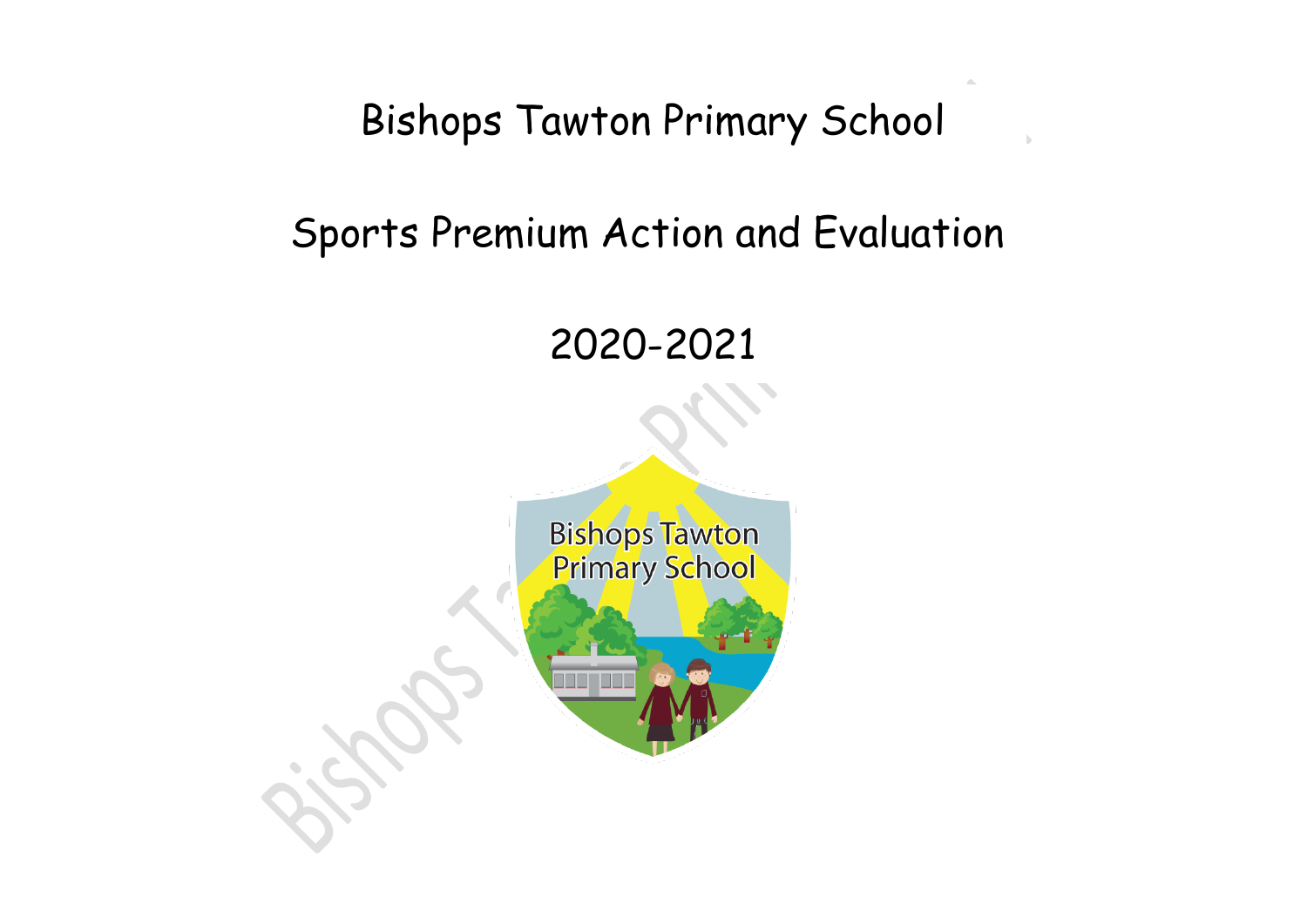Support for review and reflection - considering the 5 key indicators from DfE, what development needs are a priority for your setting and your pupils now and why? Use the space below to reflect on previous spend and key achievements and areas for development.

| Key achievements to date until July 2021:                                                                                                                                                                                            | Areas for further improvement and baseline evidence of need:                                                                                            |
|--------------------------------------------------------------------------------------------------------------------------------------------------------------------------------------------------------------------------------------|---------------------------------------------------------------------------------------------------------------------------------------------------------|
| Successful separate key stage sports days<br>Y6 children thoroughly enjoyed taking part in the Wave Rangers and<br>achieving the John Muir award<br>Increased break time and lunchtime enjoyment due to purchase of<br>new equipment | Increase activity levels of children<br>Provide more varied sports to children during PE lessons<br>Next year's Y6 cohort need booster swimming lessons |
|                                                                                                                                                                                                                                      |                                                                                                                                                         |

| Meeting national curriculum requirements for swimming and water safety.                                                                                                                                                        |        |
|--------------------------------------------------------------------------------------------------------------------------------------------------------------------------------------------------------------------------------|--------|
| What percentage of your current Year 6 cohort swim competently, confidently and proficiently over a<br>distance of at least 25 metres?                                                                                         | 86%    |
| N.B. Even though your pupils may swim in another year please report on their attainment on leaving<br>primary school at the end of the summer term 2021.                                                                       |        |
| What percentage of your current Year 6 cohort use a range of strokes effectively [for example, front crawl,<br>backstroke and breaststroke]?                                                                                   | 86%    |
| What percentage of your current Year 6 cohort perform safe self-rescue in different water-based situations?   18%                                                                                                              |        |
| Schools can choose to use the Primary PE and Sport Premium to provide additional provision for swimming<br>but this must be for activity over and above the national curriculum requirements. Have you used it in this<br>way? | Yes/No |

Created by: **Contract of the Contract of Supported by:**  $\frac{1}{2}$  Contract Supported by:  $\frac{1}{2}$  Contract Active and Burks Contract Education **Contract of Supported by:**  $\frac{1}{2}$  Contract Education **Contract On Burks Co** 





forepeople<br>foreactive<br>forevitien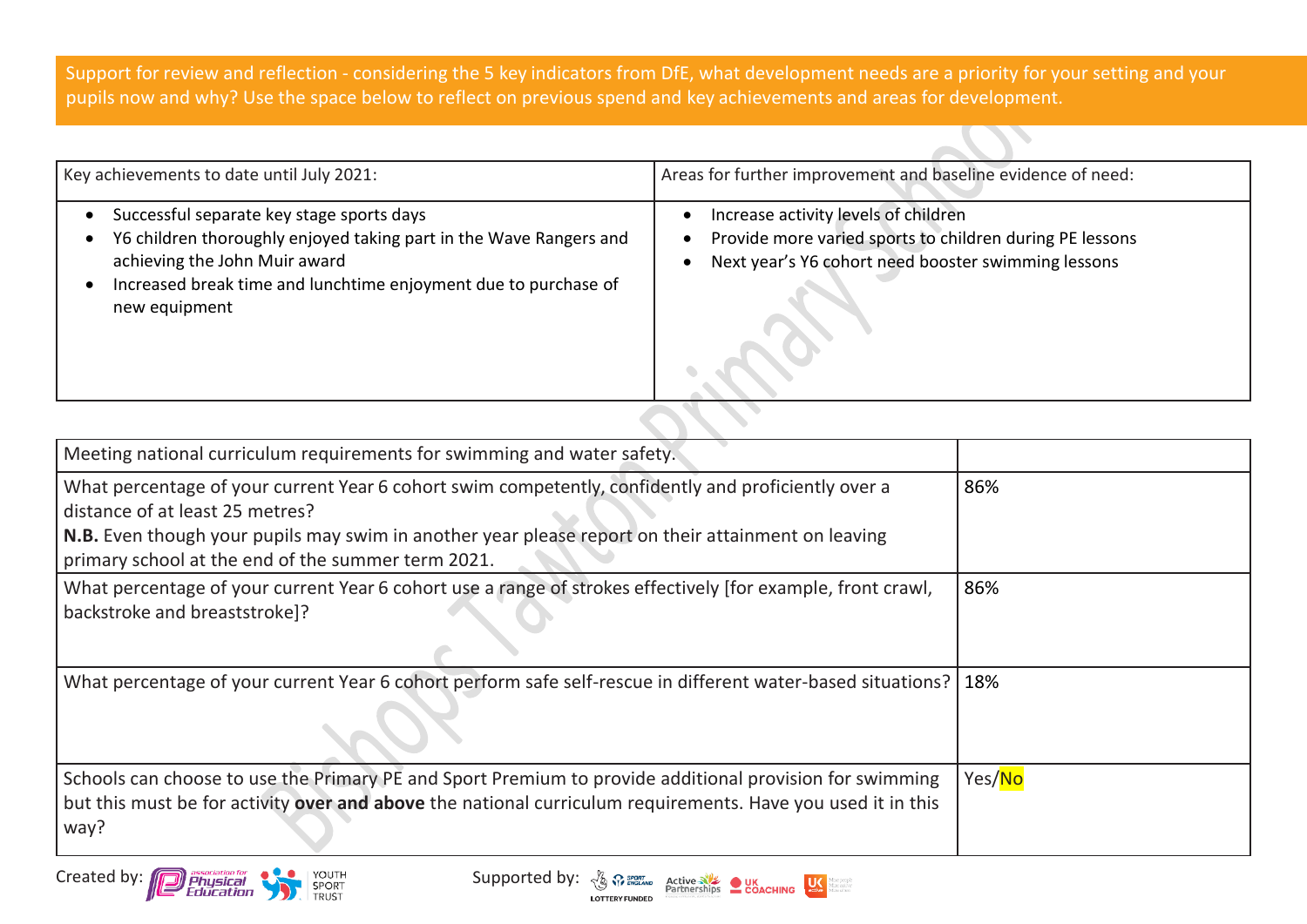## **Action Plan and Budget Tracking**

Capture your intended annual spend against the 5 key indicators. Clarify the success criteria and evidence of impact that you intend to measure to evaluate for pupils today and for the future.

| Academic Year: 2020/21                                                                                                                                              | Total fund allocated: £17,444<br>c/f £4449.78<br>Total: £21893.78                                                                                                                                             | Date Updated: 21 <sup>st</sup> July 2021 |                                                                                                                                                                 |                                                                                                                            |
|---------------------------------------------------------------------------------------------------------------------------------------------------------------------|---------------------------------------------------------------------------------------------------------------------------------------------------------------------------------------------------------------|------------------------------------------|-----------------------------------------------------------------------------------------------------------------------------------------------------------------|----------------------------------------------------------------------------------------------------------------------------|
| at least 30 minutes of physical activity a day in school                                                                                                            | Key indicator 1: The engagement of all pupils in regular physical activity - Chief Medical Officer guidelines recommend that primary school pupils undertake                                                  |                                          |                                                                                                                                                                 |                                                                                                                            |
| Intent                                                                                                                                                              | Implementation                                                                                                                                                                                                |                                          | Impact                                                                                                                                                          |                                                                                                                            |
| School focus with clarity on intended<br>impact on pupils:                                                                                                          | Actions to achieve:                                                                                                                                                                                           | <b>Funding</b><br>allocated:             | Evidence of impact:                                                                                                                                             | Sustainability and suggested<br>next steps:                                                                                |
| In addition to timetabled PE lessons,<br>provide increased opportunities of<br>moderate to vigorous exercise levels<br>throughout the school day for all<br>pupils. | Organise sport rota for top playground<br>to encourage more children to take part<br>in sports (LO and LW to lead activities).<br>Y5 Sports leaders to lead activities at<br>lunchtime for bottom playground. | £1040                                    | Increased numbers of children<br>taking part in sports games during<br>lunchtime.<br>Children have not been able to lead improve activity levels.<br>activities | Provide more opportunities for<br>different activities during<br>lunchtimes to encourage more<br>children to take part and |
|                                                                                                                                                                     | Provide a 5-10 minute early morning<br>physical activity session every day with<br>music (e.g. active mile, wake up-shake up,<br>skipping, teacher/pupil-led workout).                                        |                                          | Not organised due to keeping<br>bubbles separate                                                                                                                | Plan to start in September 2021                                                                                            |
|                                                                                                                                                                     | Provide break time box of equipment for<br>each Key Stage/class.                                                                                                                                              | £284.79                                  | Children are more active during<br>break times and are enjoying their September 2021<br>break times more.                                                       | Reorganise the boxes ready for                                                                                             |
| Train Y5s to become Sports Leaders.                                                                                                                                 | Invite CF to lead Y5 Sports Leader<br>training.                                                                                                                                                               | £200                                     | Children have not been able to lead Organise for CF to train new Y5<br>activities                                                                               | cohort early on Sep 2021, so<br>they can support KS1.                                                                      |
|                                                                                                                                                                     |                                                                                                                                                                                                               |                                          | Y5 learned some new playtime<br>games which will support their own<br>lunchtime while they cannot<br>support KS1 during lunchtime.                              |                                                                                                                            |

Created by: **Contract of the Supported by:**  $\frac{1}{2}$  Contract Supported by:  $\frac{1}{2}$  Contract Business Contract Business Contract Business Contract Business Contract Business Contract Business Contract Business Contract



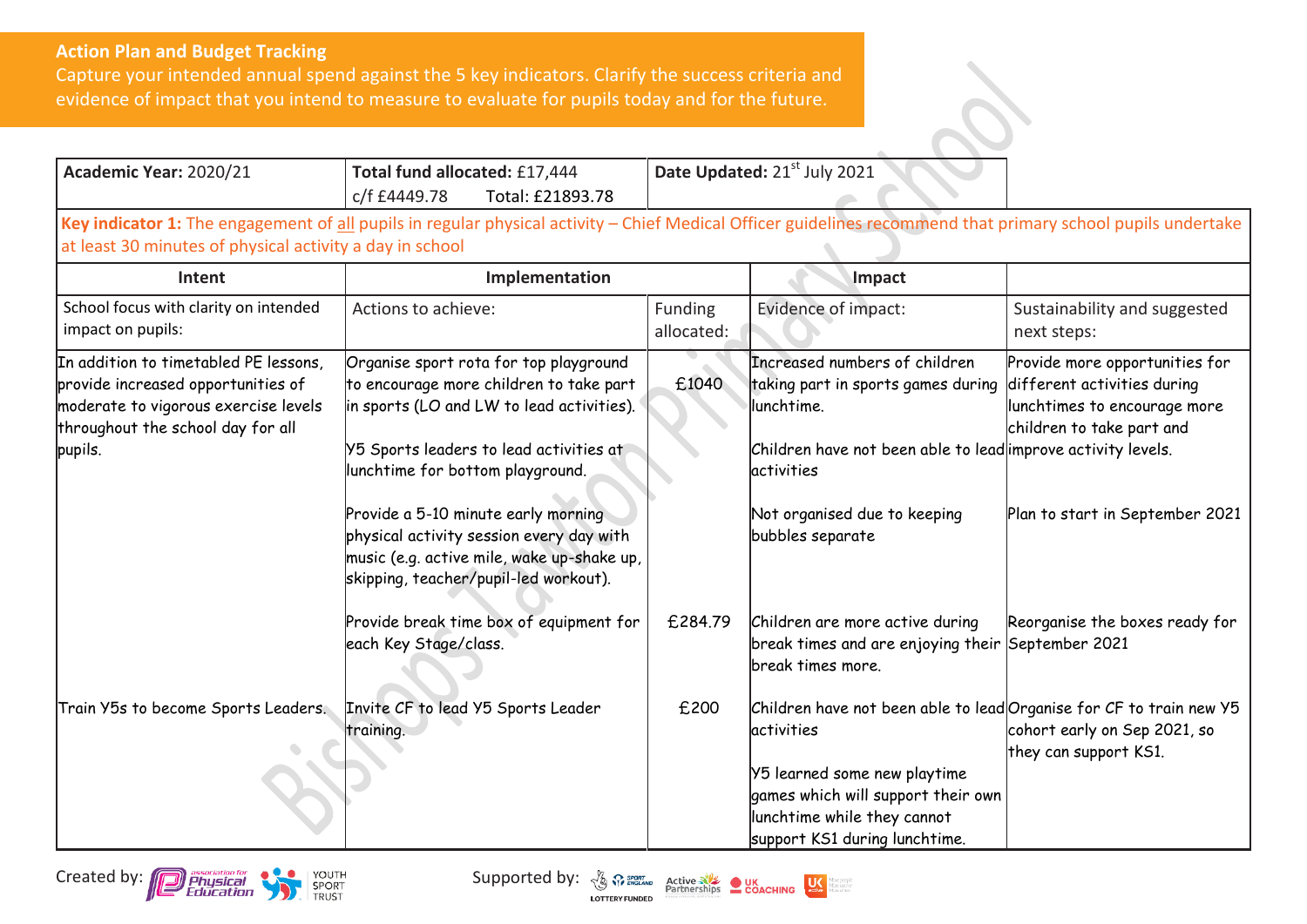| Improve activity levels of identified EY CP to lead Fun Fit sessions.<br>and KS1 children through the use of<br>Fun Fit. |                                                                                                                                              |                       | Funfit to continue to improve<br>activity levels and to support<br>children.                                                             | More staff to be trained,<br>equipment to be purchased<br>especially for funfit sessions.             |  |  |
|--------------------------------------------------------------------------------------------------------------------------|----------------------------------------------------------------------------------------------------------------------------------------------|-----------------------|------------------------------------------------------------------------------------------------------------------------------------------|-------------------------------------------------------------------------------------------------------|--|--|
| N6 children to swim 25 metres.                                                                                           | 100% of Y6 children to swim at least 25<br>lmetres.                                                                                          | <b>TBC</b>            | Swimming lessons could not be<br>organised.                                                                                              | Swimming lessons for Y3/4/5<br>already organised for Autumn<br>2021                                   |  |  |
| Promote independent physical activity<br>for EY and KS1 children.                                                        | Purchase outdoor climbing equipment for<br>EY and KS1 play areas.                                                                            | <b>TBC</b>            | Increased activity levels of<br>identified EY and KS1 children.                                                                          | Outdoor climbing equipment<br>purchased and company coming in<br>to put it together in Autumn<br>2021 |  |  |
|                                                                                                                          | Key indicator 2: The profile of PE and sport being raised across the school as a tool for whole school improvement                           |                       |                                                                                                                                          |                                                                                                       |  |  |
| Intent                                                                                                                   | Implementation                                                                                                                               |                       | Impact                                                                                                                                   |                                                                                                       |  |  |
| School focus with clarity on intended<br>impact on pupils:                                                               | Actions to achieve:                                                                                                                          | Funding<br>allocated: | Evidence of impact:                                                                                                                      | Sustainability and suggested<br>next steps:                                                           |  |  |
| Improve the profile of PE and sport,<br>making sure 2 hours of PE lessons are<br>timetabled every week.                  | ER to design a PE rolling programme for<br>staff to provide children with increased<br>and varied opportunities of sports and<br>activities. |                       |                                                                                                                                          | All teachers to follow the PE<br>rolling programme from<br>September 2021.                            |  |  |
| Provide opportunities for whole school<br>activity days/events                                                           | Sports day (Separate days for KS2/Pre-<br>school and KS2)                                                                                    |                       | Children had wonderful separate  Continue to do separate Key<br>sports day, where they were activestage sports day<br>for the whole day. |                                                                                                       |  |  |
|                                                                                                                          | Activity days to be organised for last<br>few days of Summer term                                                                            |                       | Y6 completed wave rangers<br>project where they were outside<br>and being active                                                         | Try to organise Wave Rangers<br>for 2021 Y6 cohort                                                    |  |  |
|                                                                                                                          | Conduct a survey for the children about<br>different sporting activities they would<br>like to access.                                       |                       | Children thoroughly enjoy<br>lunchtimes and specific sports for<br>lessons                                                               | Survey has informed planning<br>sports for school rolling<br>programme                                |  |  |

srepeople<br>sreactive<br>sreaften

Created by: **Contract of Contract Contract Contract Contract Contract Contract Contract Contract Contract Contract Contract Contract Contract Contract Contract Contract Contract Contract Contract Contract Contract Contract**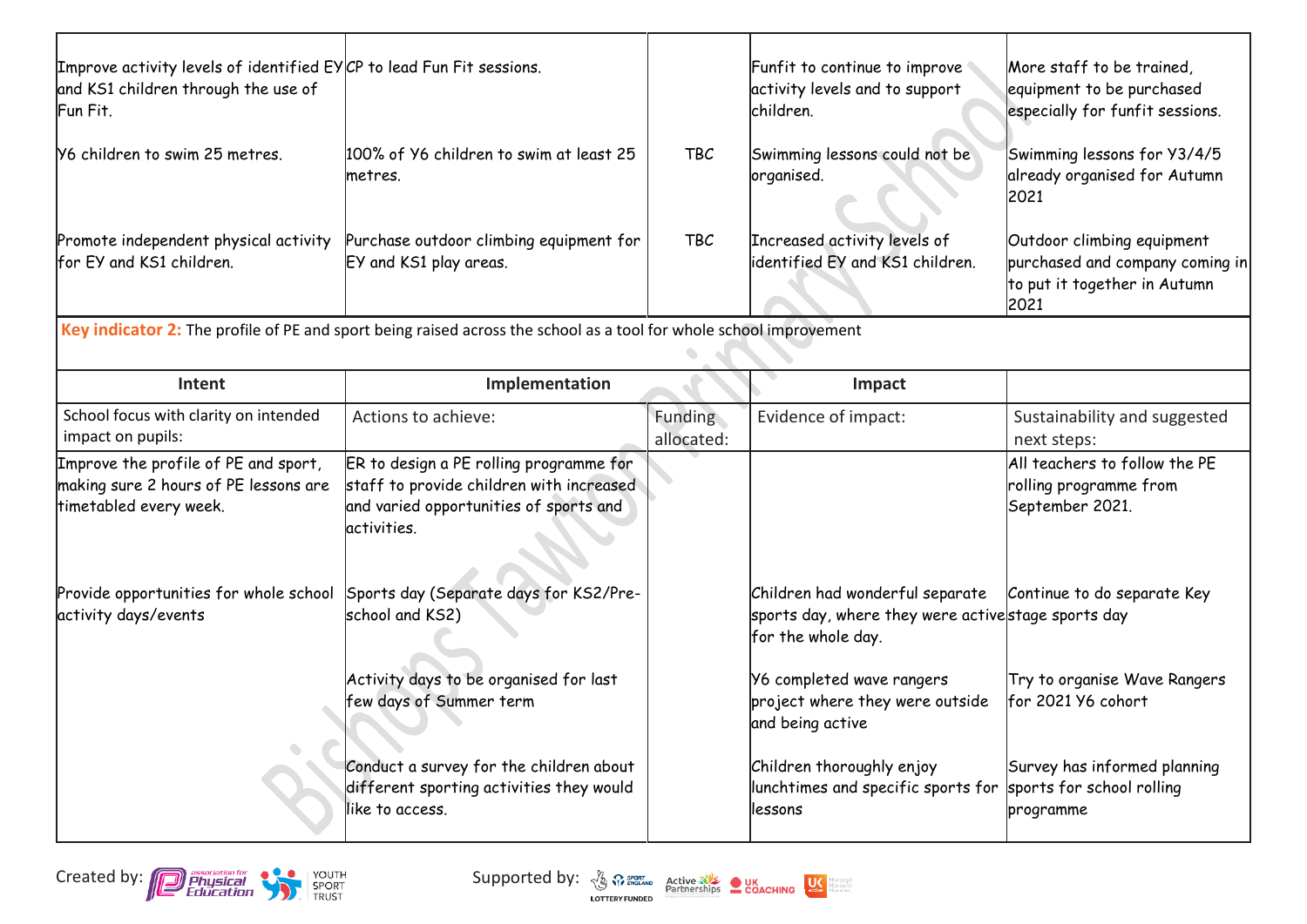|                                                           |                                                                                                                           |         |                                          | Equipment purchased for break<br>times to improve enjoyment |
|-----------------------------------------------------------|---------------------------------------------------------------------------------------------------------------------------|---------|------------------------------------------|-------------------------------------------------------------|
| Sport and physical activity provision<br>for after school | Contact coaching companies to provide a<br>variety of different after school clubs<br>for children throughout the school. |         | Unable to be organised due to<br>bubbles | Clubs to be organised to start in<br>September 2021         |
|                                                           | Improve outside area for taking part in Site manager to fix playground fence to                                           | £568.52 | Playground is better for taking          |                                                             |
| sports during lessons, break time and<br>lunchtime        | improve the area                                                                                                          |         | part in sport                            |                                                             |

Created by: **Contract by:** Supported by:  $\frac{1}{2}$   $\frac{1}{2}$  active  $\frac{1}{2}$  active  $\frac{1}{2}$  active  $\frac{1}{2}$  active  $\frac{1}{2}$  active  $\frac{1}{2}$  active  $\frac{1}{2}$  active  $\frac{1}{2}$  active  $\frac{1}{2}$  active  $\frac{1}{2}$  active

LOTTERY FUNDED

dore people<br>dore active<br>dore of ten

Rozen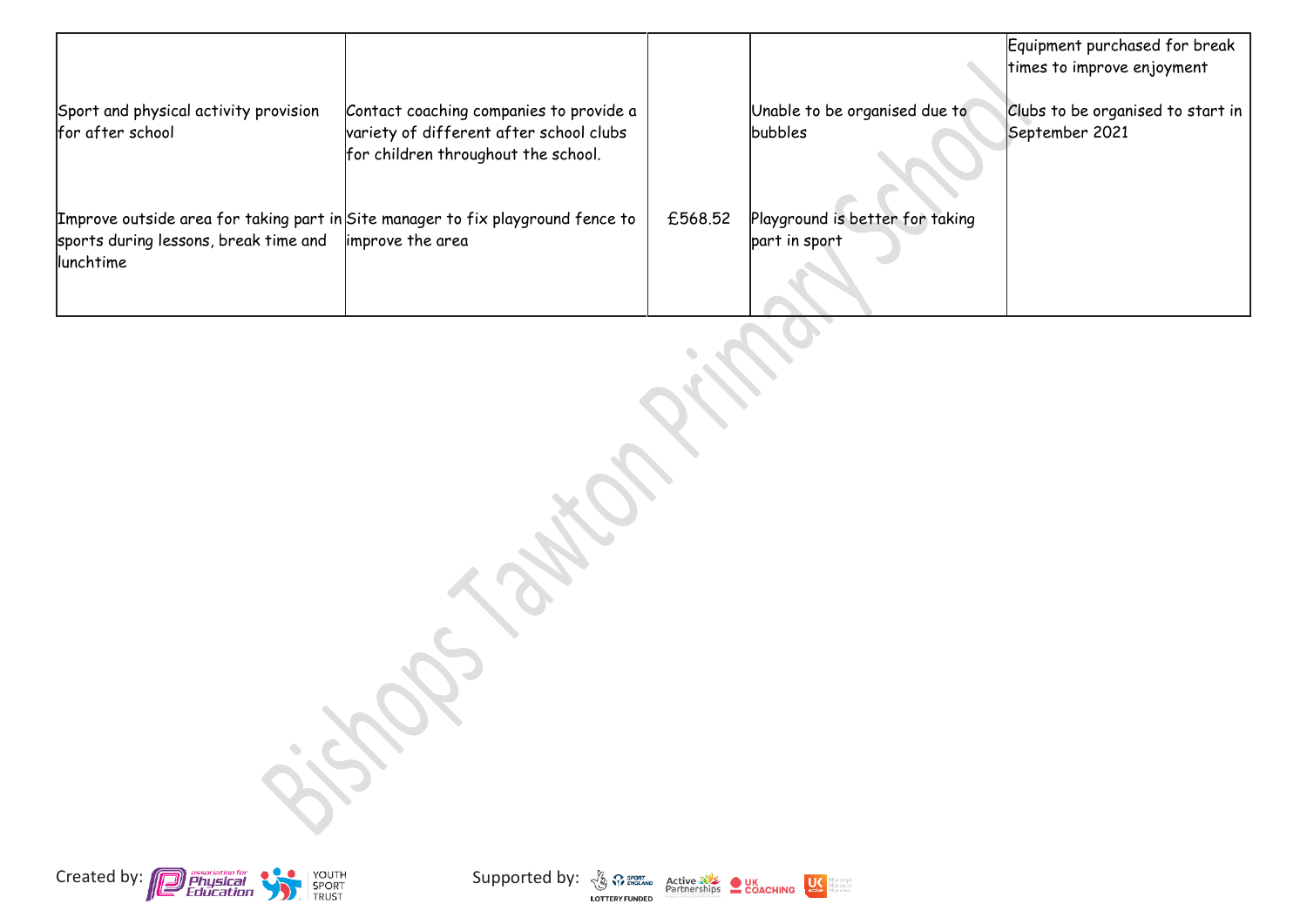| Intent                                                                                     | Implementation                                                                                   |                       | Impact                                                                                                                                 |                                                      |  |
|--------------------------------------------------------------------------------------------|--------------------------------------------------------------------------------------------------|-----------------------|----------------------------------------------------------------------------------------------------------------------------------------|------------------------------------------------------|--|
| School focus with clarity on intended<br>impact on pupils:                                 | Actions to achieve:                                                                              | Funding<br>allocated: | Evidence of impact:                                                                                                                    | Sustainability and suggested<br>next steps:          |  |
| All PE teaching is good or better                                                          | ER to observe PE lessons across the<br>school.                                                   |                       | Unable due to separate bubbles                                                                                                         | Observations to be organised<br>early in Autumn 2021 |  |
| Improve confidence of staff in<br>teaching a variety of different sports<br>in PE lessons. | ER to organise CPD for new sports<br>being introduced (e.g. badminton,<br>handball, basketball). | <b>TBC</b>            | Unable to be booked due to<br>restrictions                                                                                             | To be organised for Autumn<br>2021                   |  |
| Stay up to date with changes and new<br>opportunities in area of PE and Sport.             | ER to attend PE subject leader<br>meetings to stay updated with<br>changes and gain new ideas.   |                       | Able to update staff on regulations PE equipment to be cleaned<br>£35 per meeting for teaching PE lessons                              | after separate bubble's use                          |  |
|                                                                                            | ER to attend BPSS meetings to stay<br>updated with upcoming events.                              | £140                  | Orienteering, tennis, sports leaders More activities to be organised<br>and bike-ability organised and<br>children thoroughly enjoyed. | for next year.                                       |  |



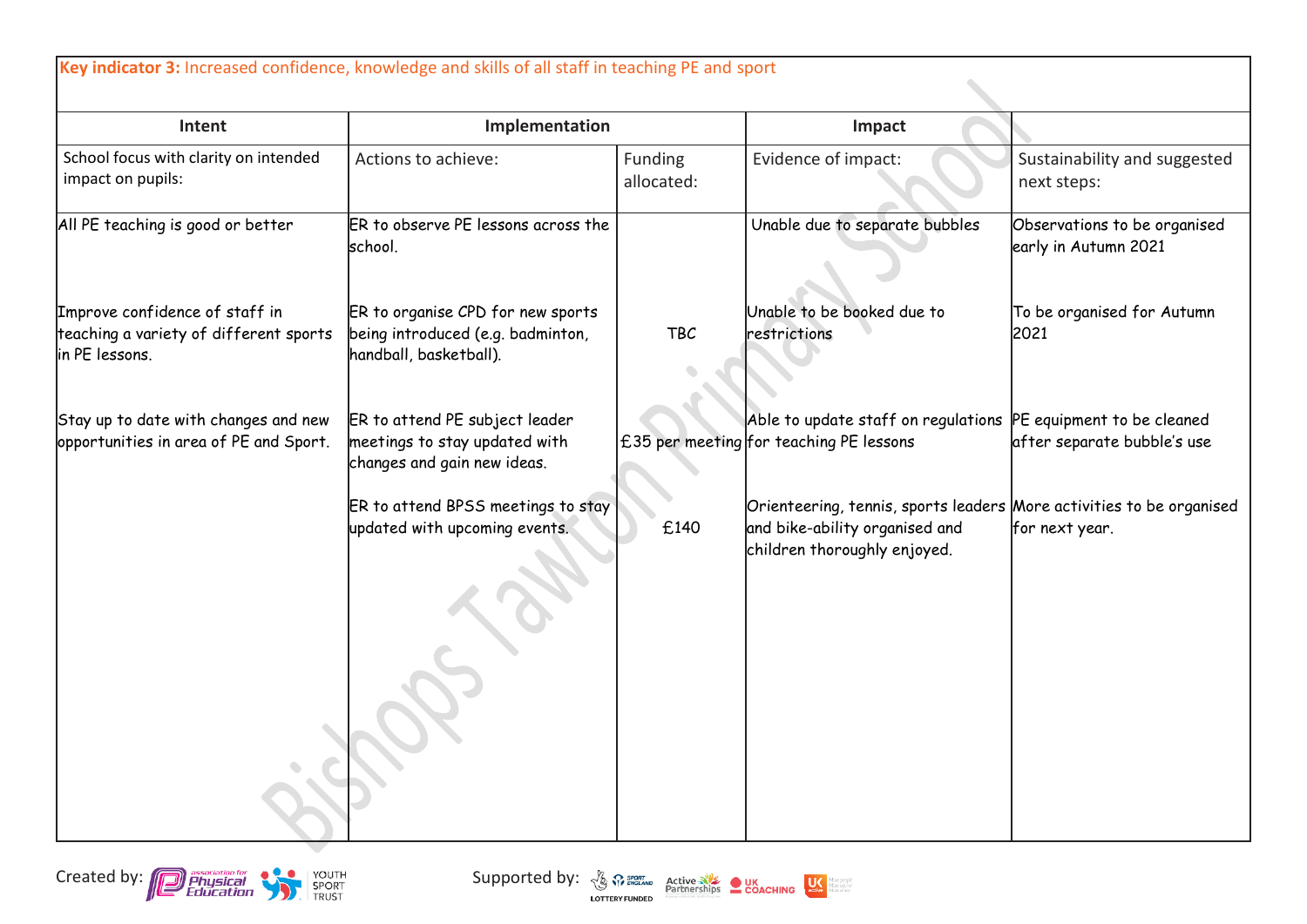| Intent                                                                                                                                                                                  | Implementation                                                                                                                                                                                                       |                       | Impact                                                                                                      |                                                                                            |
|-----------------------------------------------------------------------------------------------------------------------------------------------------------------------------------------|----------------------------------------------------------------------------------------------------------------------------------------------------------------------------------------------------------------------|-----------------------|-------------------------------------------------------------------------------------------------------------|--------------------------------------------------------------------------------------------|
| School focus with clarity on intended<br>impact on pupils:                                                                                                                              | Actions to achieve:                                                                                                                                                                                                  | Funding<br>allocated: | Evidence of impact:                                                                                         | Sustainability and suggested<br>next steps:                                                |
| Introduce a wider variety of sports<br>into timetabled PE lessons to improve<br>opportunities and self-esteem of all<br>pupils.                                                         | Audit and purchase equipment for<br>new sports to support high-quality<br>teaching.                                                                                                                                  | £2857.28              | Children have thoroughly enjoyed<br>using all the new equipment during<br>lunch and break time.             | PE rolling programme created<br>which includes new sports to<br>make use of new equipment  |
| Provide children with opportunities to  ER to organise Y4 Tennis festival.<br>attend sporting festivals, competitions ER to organise Y6 Orienteering.<br>and other physical activities. |                                                                                                                                                                                                                      | £125                  | Children thoroughly enjoyed<br>activities and showed a keen<br>interest to do more.                         | Competitions, sporting festivals<br>and other activities to be<br>organised for next year. |
| Provide varied sport high-quality<br>coach-led after school clubs.                                                                                                                      | ER to contact coaching companies<br>regarding after school clubs                                                                                                                                                     | <b>TBC</b>            | Unable due to separate bubbles                                                                              | Clubs to be organised to start in<br>September 2021                                        |
| Increased levels of outdoor learning,<br>through Forest School provision - PPA<br>cover.                                                                                                | Each KS2 year group to partake in<br>some forest school session during<br>PPA time.                                                                                                                                  | £5400                 | Children have continued to enjoy<br>doing forest school activities and<br>making the area their own.        | Forest school to continue during<br>PPA time.                                              |
| Provide children opportunities to<br>become more confident in outdoor<br>physical activities.                                                                                           | Organise Bike-ability for Y5/6<br>children to gain their Level 2 badge<br>and certificate.                                                                                                                           | £450                  | All children who took part in Bike-<br>ability achieved their Level 2 badge next year.<br>land certificate. | Bike-ability to be arranged for                                                            |
| Provide Year 6 booster swimming<br>lessons (final assessment and extra<br>input for children above the national<br>curriculum requirements)                                             | ER to organise swimming lessons.<br>Children who have not achieved the<br>national standard will receive<br>booster lessons and those who have<br>will receive extra input for water<br>safety and different strokes | <b>TBC</b>            | Unable to be booked.                                                                                        | Swimming lessons for Y3/4/5<br>for next year in Autumn term.                               |